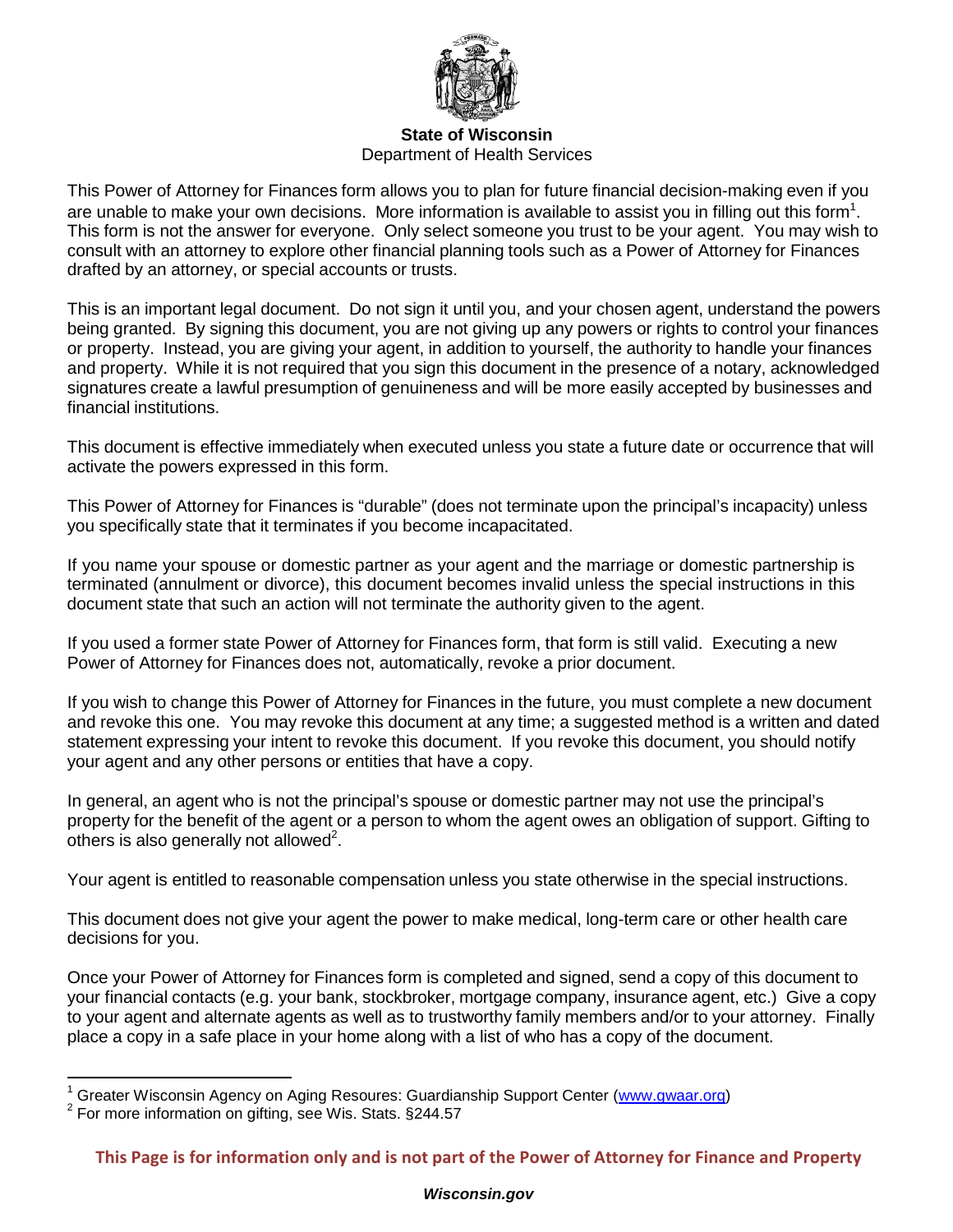# **WISCONSIN STATUTORY POWER OF ATTORNEY FOR FINANCES AND PROPERTY**  IMPORTANT INFORMATION

This Power of Attorney authorizes another person (your agent) to make decisions concerning your property for you (the principal). Your agent will be able to make decisions and act with respect to your property (including your money) whether or not you are able to act for yourself. The meaning of authority over subjects listed on this form is explained in the Uniform Power of Attorney for Finances and Property Act in Chapter 244 of the Wisconsin Statutes.

This Power of Attorney does not authorize the agent to make health-care decisions for you.

You should select someone you trust to serve as your agent. Unless you specify otherwise, generally the agent's authority will continue until you die or revoke the Power of Attorney or the agent resigns or is unable to act for you. The example of the extreme Parcel Identification Number (if any)

Your agent is entitled to reasonable compensation unless you state otherwise in the special instructions.

This form provides for designation of one agent. If you wish to name more than one agent, you may name a co-agent in the special instructions. Co-agents are not required to act together unless you include that requirement in the special instructions.

If your agent is unable or unwilling to act for you, your Power of Attorney will end unless you have named a successor agent. You may also name a 2<sup>nd</sup> successor agent.

This Power of Attorney becomes effective immediately unless you state otherwise in the special instructions. This Power of Attorney does not revoke any Power of Attorney executed previously unless you so provide in the special instructions.

If you revoke this Power of Attorney, you should notify your agent and any other person to whom you have given a copy. If your agent is your spouse or domestic partner and your marriage is annulled or you are divorced or legally separated or the domestic partnership is terminated after signing this document, the document is invalid.

If you have questions about the Power of Attorney or the authority you are granting to your agent, you should seek legal advice before signing this form.

**DEPARTMENT OF HEALTH SERVICES** Division of Public Health F-00036 (Rev. 08/2016)

Name and Return Address

Recording Area

**STATE OF WISCONSIN**  Effective Date March 31, 2016 § 244.06 (1), Wisconsin Statutes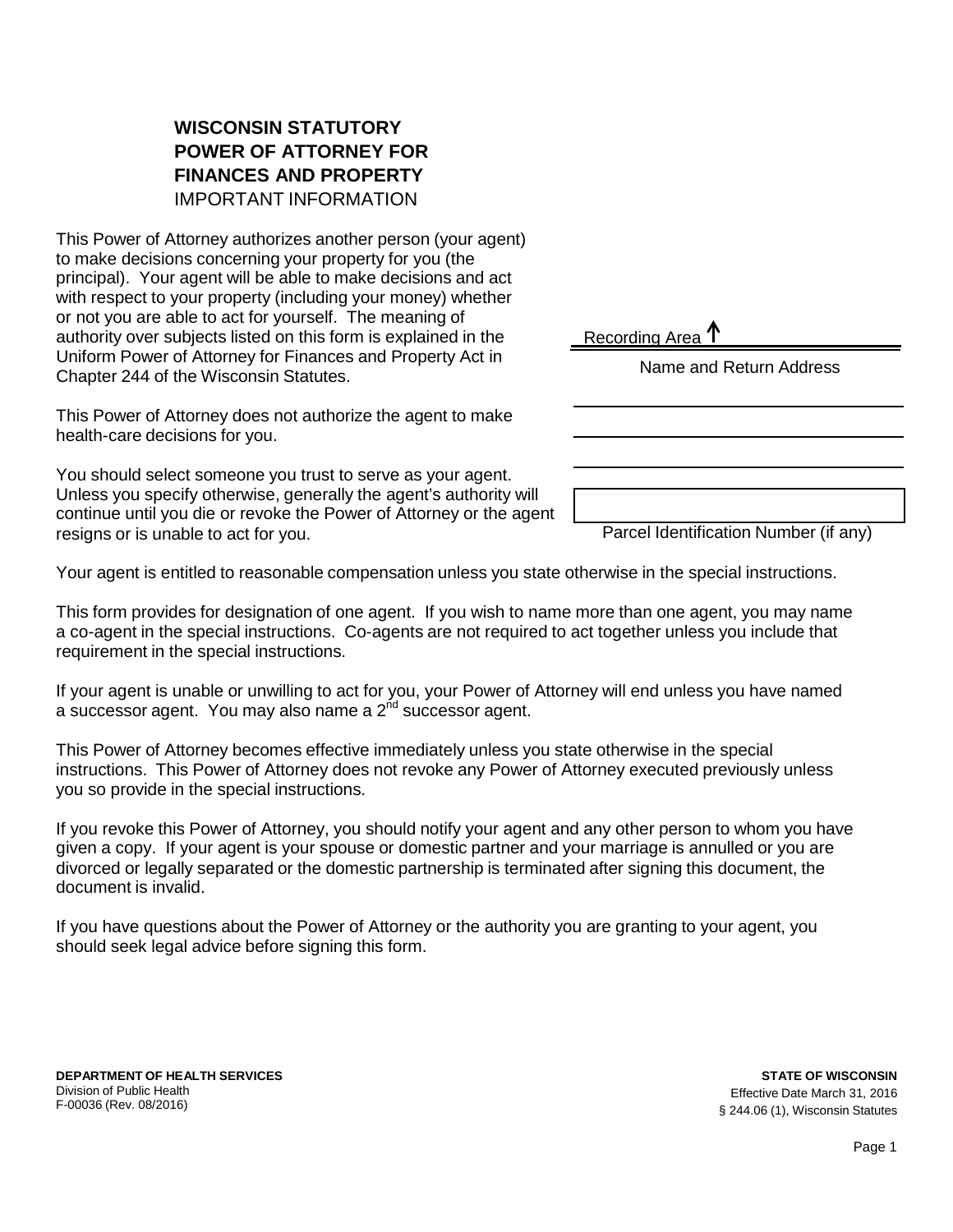# **DESIGNATION OF AGENT**

| <u>1, experimental and the set of the set of the set of the set of the set of the set of the set of the set of the set of the set of the set of the set of the set of the set of the set of the set of the set of the set of the</u> | (name of principal), name the following person as my agent:                                                                                                                                                                                                                              |
|--------------------------------------------------------------------------------------------------------------------------------------------------------------------------------------------------------------------------------------|------------------------------------------------------------------------------------------------------------------------------------------------------------------------------------------------------------------------------------------------------------------------------------------|
|                                                                                                                                                                                                                                      | Name of agent: Name of agent:                                                                                                                                                                                                                                                            |
|                                                                                                                                                                                                                                      |                                                                                                                                                                                                                                                                                          |
|                                                                                                                                                                                                                                      |                                                                                                                                                                                                                                                                                          |
|                                                                                                                                                                                                                                      | <b>DESIGNATION OF SUCCESSOR AGENT(S) (OPTIONAL)</b>                                                                                                                                                                                                                                      |
| If my agent is unable or unwilling to act for me, I name as my successor agent:                                                                                                                                                      |                                                                                                                                                                                                                                                                                          |
|                                                                                                                                                                                                                                      |                                                                                                                                                                                                                                                                                          |
|                                                                                                                                                                                                                                      |                                                                                                                                                                                                                                                                                          |
|                                                                                                                                                                                                                                      |                                                                                                                                                                                                                                                                                          |
|                                                                                                                                                                                                                                      | If my successor agent is unable or unwilling to act for me, I name as my 2 <sup>nd</sup> successor agent:                                                                                                                                                                                |
|                                                                                                                                                                                                                                      | Name of $2^{nd}$ successor agent: $\frac{1}{2}$ and $\frac{1}{2}$ and $\frac{1}{2}$ and $\frac{1}{2}$ and $\frac{1}{2}$ and $\frac{1}{2}$ and $\frac{1}{2}$ and $\frac{1}{2}$ and $\frac{1}{2}$ and $\frac{1}{2}$ and $\frac{1}{2}$ and $\frac{1}{2}$ and $\frac{1}{2}$ and $\frac{1}{2$ |
|                                                                                                                                                                                                                                      |                                                                                                                                                                                                                                                                                          |
|                                                                                                                                                                                                                                      |                                                                                                                                                                                                                                                                                          |

# **GRANT OF GENERAL AUTHORITY**

I grant my agent and any successor agent general authority to act for me with respect to the following subjects as defined (see Appendix) in the Uniform Power of Attorney for Finances and Property Act in chapter 244 of the Wisconsin statutes:

(INITIAL each subject you want to include in the agent's general authority.)

| Real property                                                    |  |
|------------------------------------------------------------------|--|
| Tangible personal property                                       |  |
| Digital property                                                 |  |
| Stocks and bonds                                                 |  |
| Commodities and options                                          |  |
| Banks and other financial institutions                           |  |
| Operation of entity or business                                  |  |
| Insurance and annuities                                          |  |
| Estates, trusts, and other beneficial interests                  |  |
| Claims and litigation                                            |  |
| Personal and family maintenance                                  |  |
| Benefits from governmental programs or civil or military service |  |
| Retirement plans                                                 |  |
| Taxes                                                            |  |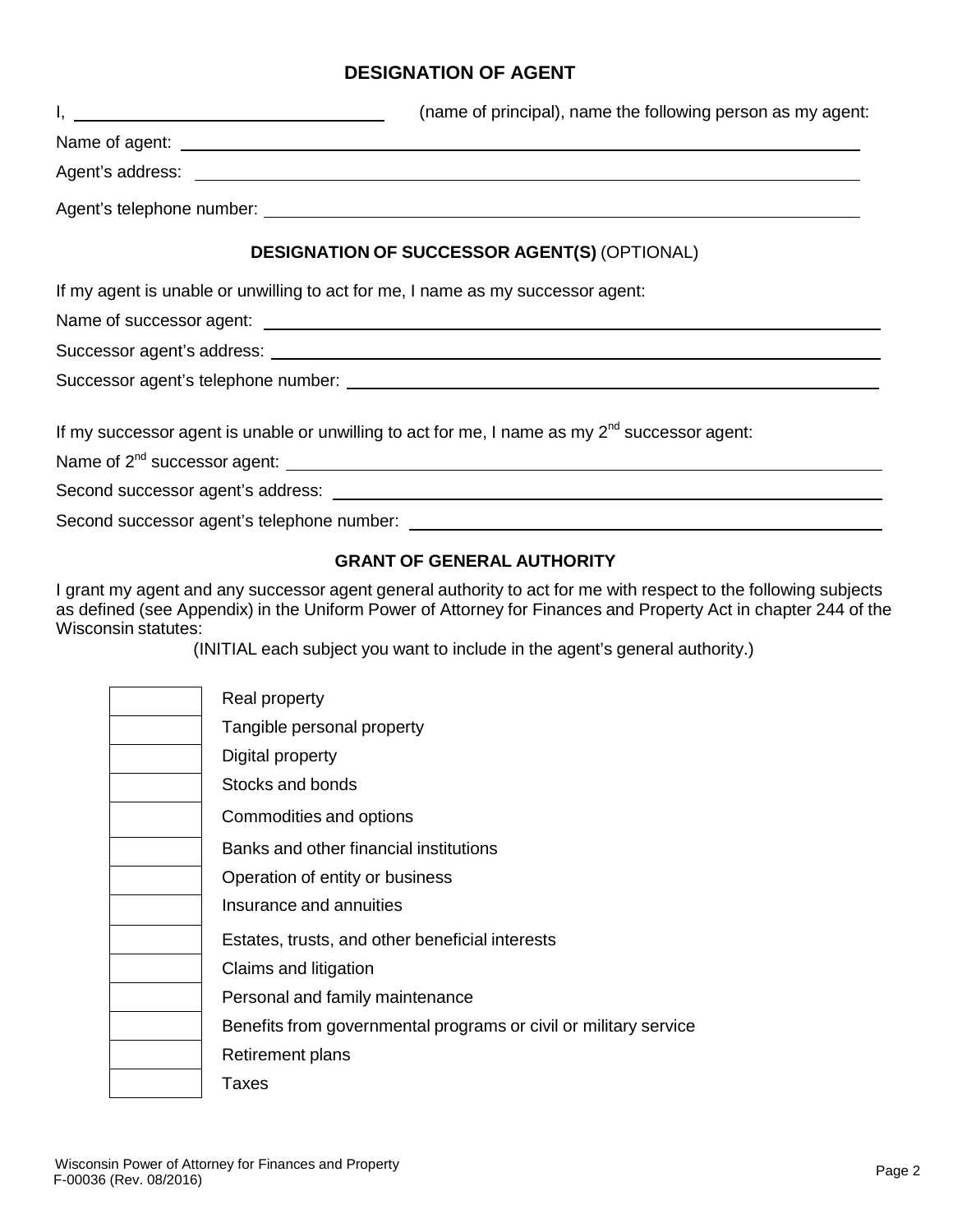## **LIMITATION ON AGENT'S AUTHORITY**

An agent who is not my spouse or domestic partner MAY NOT use my property to benefit the agent or a person to whom the agent owes an obligation of support unless I have included that authority in the special instructions.

## **SPECIAL INSTRUCTIONS (OPTIONAL)**

You may give special instructions in the following space

# **EFFECTIVE DATE**

This power of attorney is effective immediately unless I have stated otherwise in the special instructions.

## **NOMINATION OF GUARDIAN (OPTIONAL)**

If it becomes necessary for a court to appoint a guardian of my estate or guardian of my person, I nominate the following person(s) for appointment:

Name of nominee for guardian of my estate: <u>contained and contained</u> and contained a state of the state of the state of the state of the state of the state of the state of the state of the state of the state of the state o

Nominee's address:

Nominee's telephone number:

Name of nominee for guardian of my person:

Nominee's address:

Nominee's telephone number: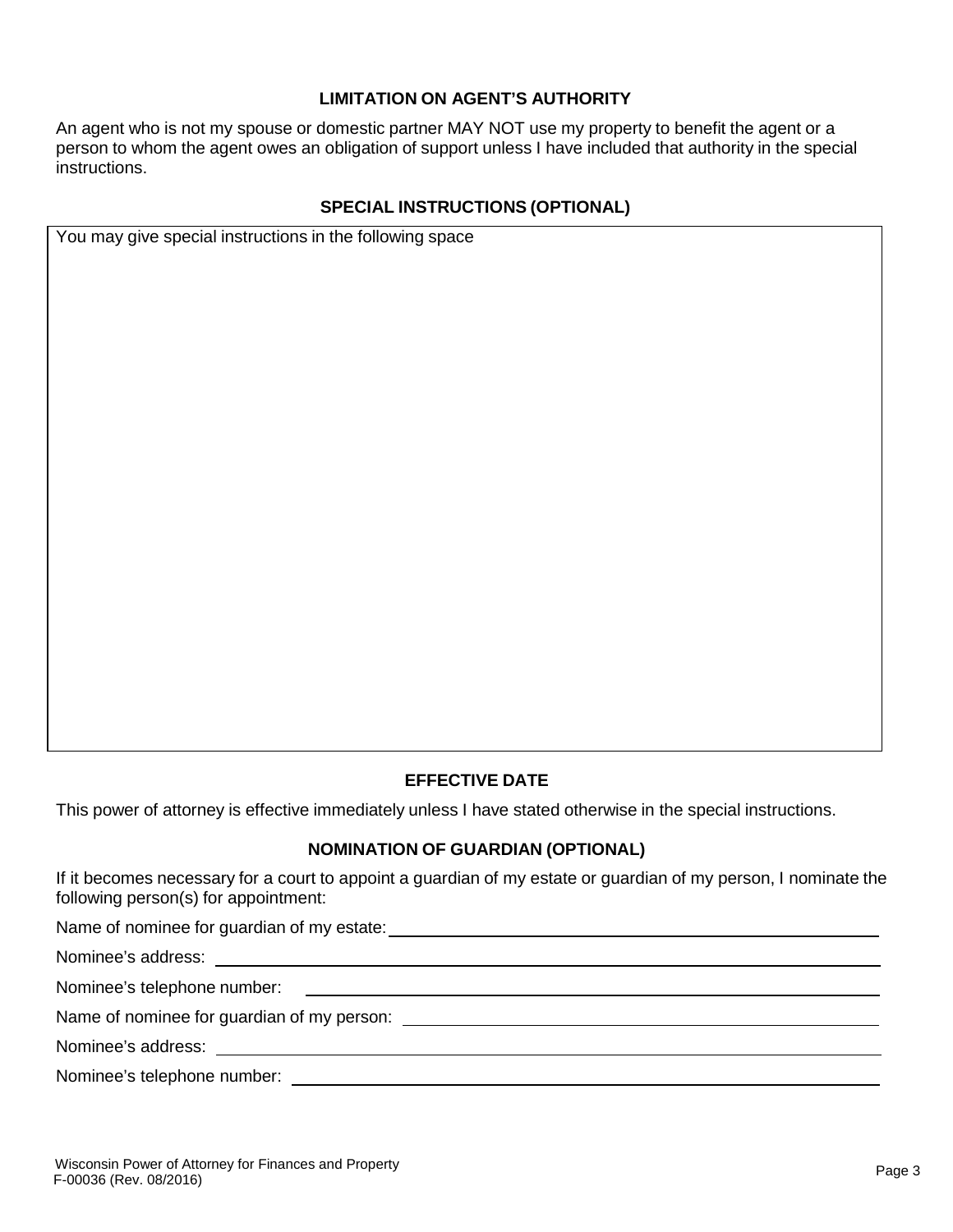### **RELIANCE ON THIS POWER OF ATTORNEY FOR FINANCES AND PROPERTY**

Any person, including my agent, may rely upon the validity of this power of attorney or a copy of it unless that person knows that the power of attorney has been terminated or is invalid.

|                                                                                                                                                                                                                                      | SIGNATURE AND ACKNOWLEDGMENT |  |
|--------------------------------------------------------------------------------------------------------------------------------------------------------------------------------------------------------------------------------------|------------------------------|--|
| Your signature <b>contract and the contract of the contract of the contract of the contract of the contract of the contract of the contract of the contract of the contract of the contract of the contract of the contract of t</b> |                              |  |
|                                                                                                                                                                                                                                      |                              |  |
|                                                                                                                                                                                                                                      |                              |  |
|                                                                                                                                                                                                                                      |                              |  |
|                                                                                                                                                                                                                                      |                              |  |
| This document was acknowledged before me on                                                                                                                                                                                          |                              |  |
|                                                                                                                                                                                                                                      |                              |  |
|                                                                                                                                                                                                                                      |                              |  |
|                                                                                                                                                                                                                                      | (Seal, if any)               |  |
|                                                                                                                                                                                                                                      |                              |  |
|                                                                                                                                                                                                                                      |                              |  |
|                                                                                                                                                                                                                                      |                              |  |
|                                                                                                                                                                                                                                      |                              |  |

# **SIGNATURE AND ACKNOWLEDGMENT**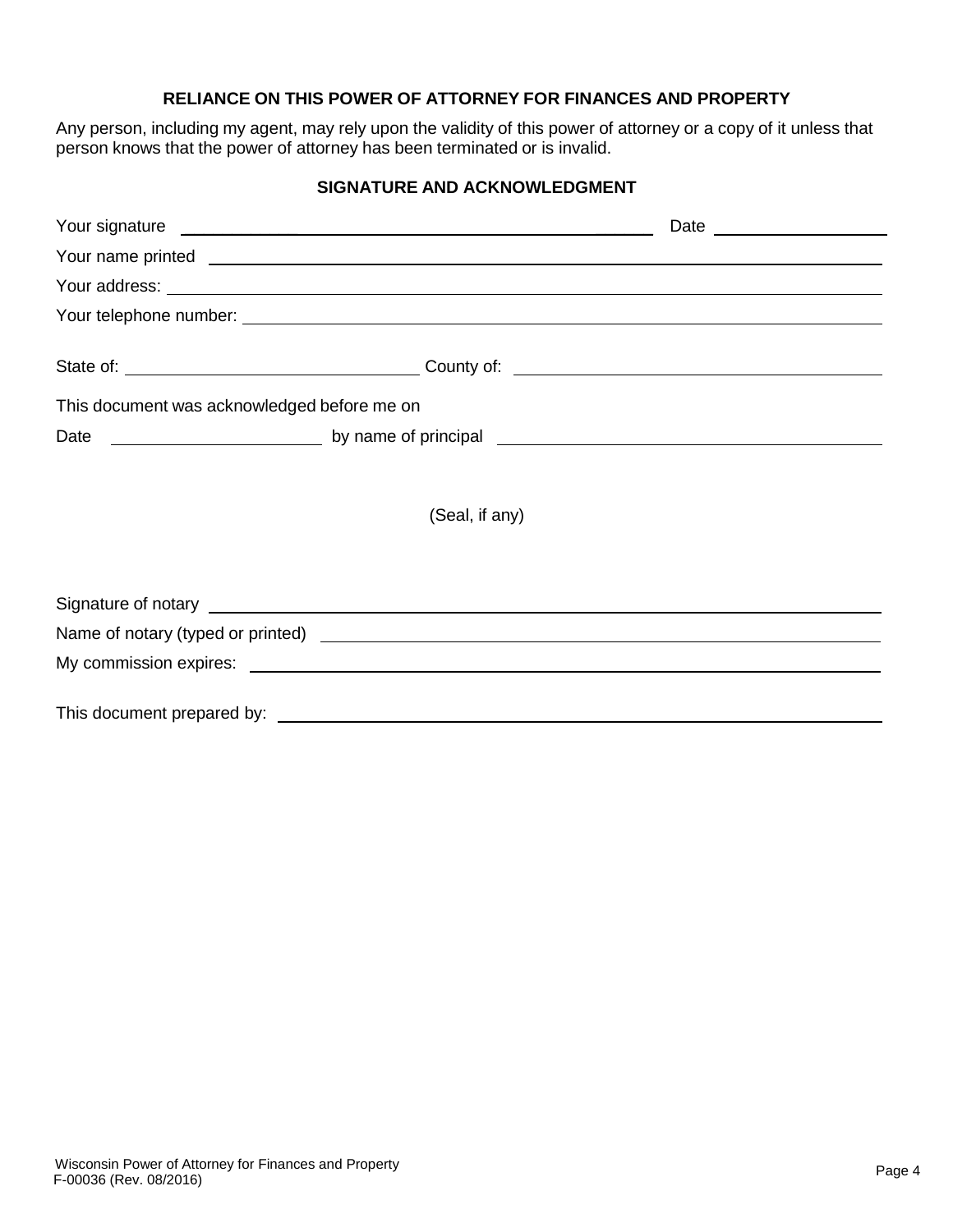### **IMPORTANT INFORMATION FOR AGENT** AGENT'S DUTIES

When you accept the authority granted under this Power of Attorney, a special legal relationship is created between you and the principal. This relationship imposes upon you legal duties that continue until you resign or the Power of Attorney is terminated or revoked. You must do all the following:

- (1) Do what you know the principal reasonably expects you to do with the principal's property or, if you do not know the principal's expectations, act in the principal's best interest.
- (2) Act in good faith.
- (3) Do nothing beyond the authority granted in this Power of Attorney.
- (4) Disclose your identity as an agent whenever you act for the principal by writing or printing the name of the principal and signing your own name as "agent" in the following manner:

(principal's name) by (your signature) as agent

Unless the special instructions in the Power of Attorney state otherwise, you must also do all the following:

- (1) Act loyally for the principal's benefit.
- (2) Avoid conflicts that would impair your ability to act in the principal's best interest.
- (3) Act with care, competence, and diligence.
- (4) Keep a record of all receipts, disbursements, and transactions made on behalf of the principal.
- (5) Cooperate with any person that has authority to make health-care decisions for the principal to do what you know the principal reasonably expects or, if you do not know the principal's expectations, to act in the principal's best interest.
- (6) Attempt to preserve the principal's estate plan if you know the plan and preserving the plan is consistent with the principal's best interest.

#### **TERMINATION OF AGENT'S AUTHORITY**

You must stop acting on behalf of the principal if you learn of any event that terminates this Power of Attorney or your authority under this Power of Attorney. Events that terminate a Power of Attorney or your authority to act under a Power of Attorney include all the following:

- (1) Death of the principal
- (2) The principal's revocation of the Power of Attorney or your authority.
- (3) The occurrence of a termination event stated in the Power of Attorney.
- (4) The purpose of the Power of Attorney is fully accomplished.
- (5) If you are married to the principal, a legal action is filed with a court to end your marriage, or for your legal separation, unless the special instructions in this Power of Attorney state that such an action will not terminate your authority.
- (6) If you are the principal's domestic partner and your domestic partnership is terminated, unless the special instructions in this Power of Attorney state that such an action will not terminate your authority.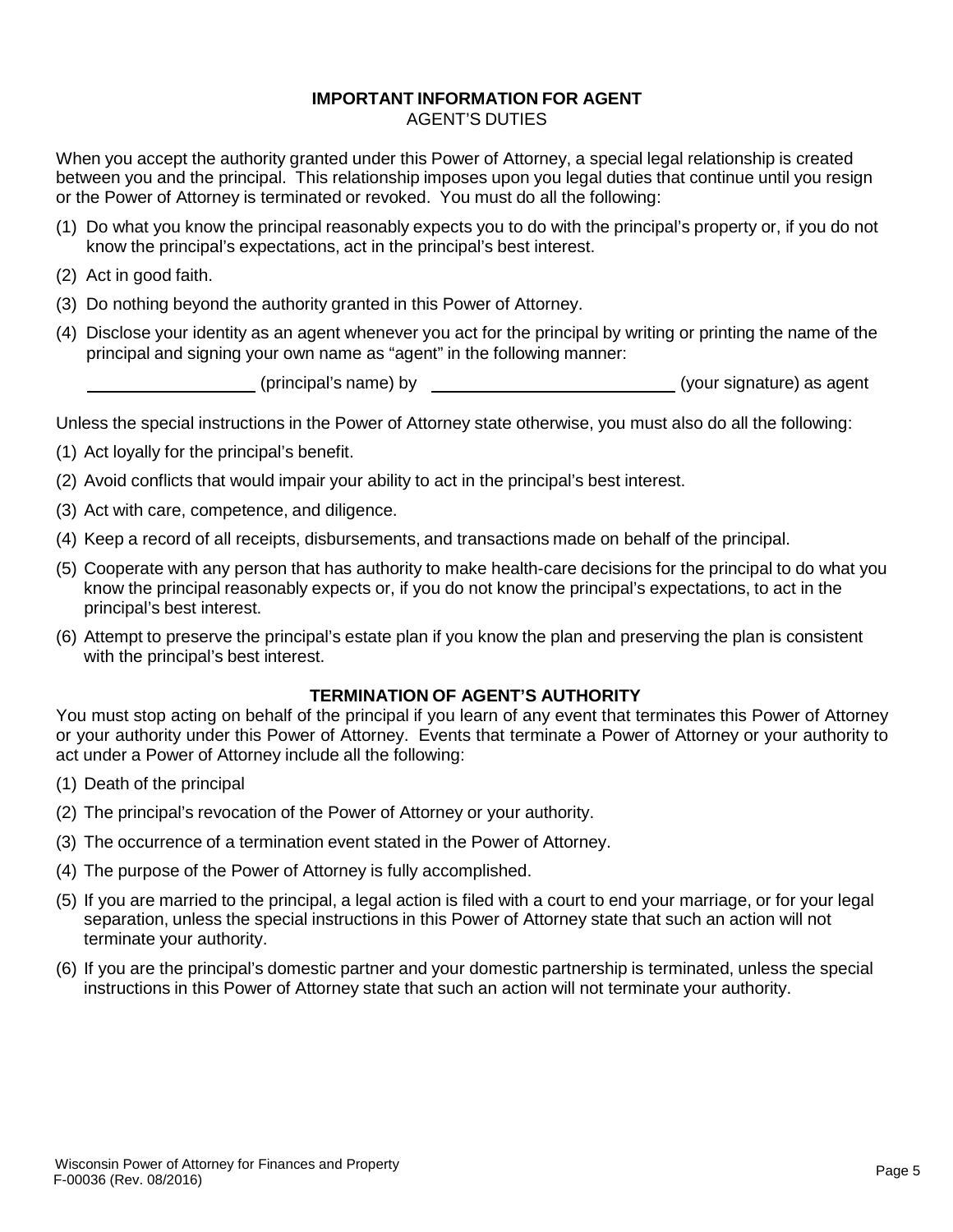## **LIABILITY OF AGENT**

The meaning of the authority granted to you is defined in the Uniform Power of Attorney for Finances and Property Act in Chapter 244 of the Wisconsin Statutes. If you violate the Uniform Power of Attorney for Finances and Property Act in Chapter 244 of the Wisconsin Statutes or act outside the authority granted, you may be liable for any damages caused by your violation.

If there is anything about this document or your duties that you do not understand, you should seek legal advice.

## **OPTIONAL SIGNATURE OF AGENT**

I have read and accept the duties and liabilities of the agent as specified in this Power of Attorney.

Agent's signature **Date Date Date Date Date Date** 

### **Attached:**

- (1) Agent's certification as to the validity of Power of Attorney for Finances and Property and agent's authority (Optional).
- (2) Appendix: Power of Attorney for Finances and Property Statutory Authority Definitions (Optional).